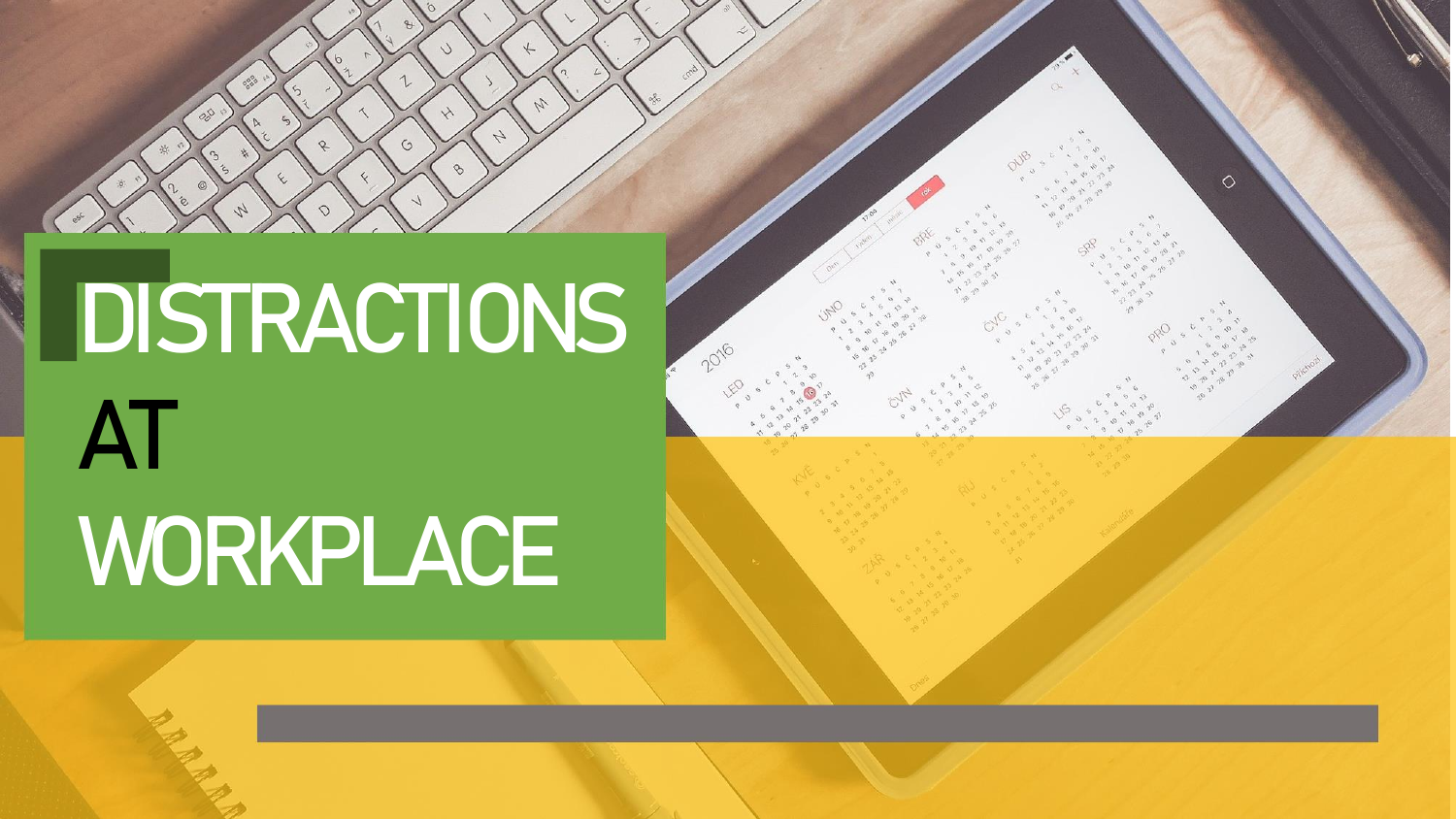# **OBJECTIVES OF THIS PPT**

**01**

**02**

**03**



**Raise awareness about distractions in work performance.**

**Recognize most common reasons for distractions and disorder.**

**Offer advice on how to overcome biases.**

#### **04 Learn strategies of putting improvements into practice.**

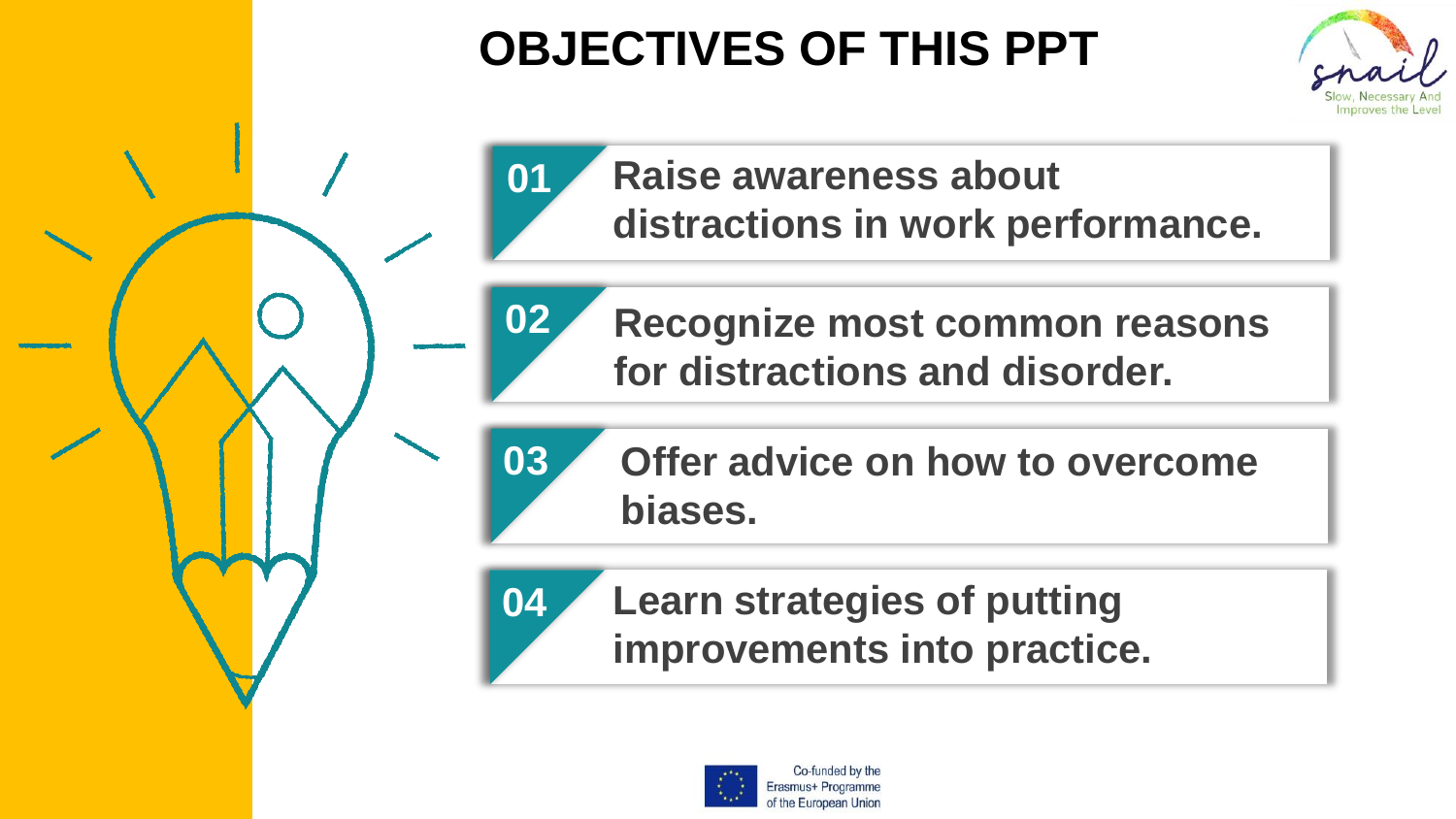# **TABLE OF CONTENTS**







**Reasons for distractions**



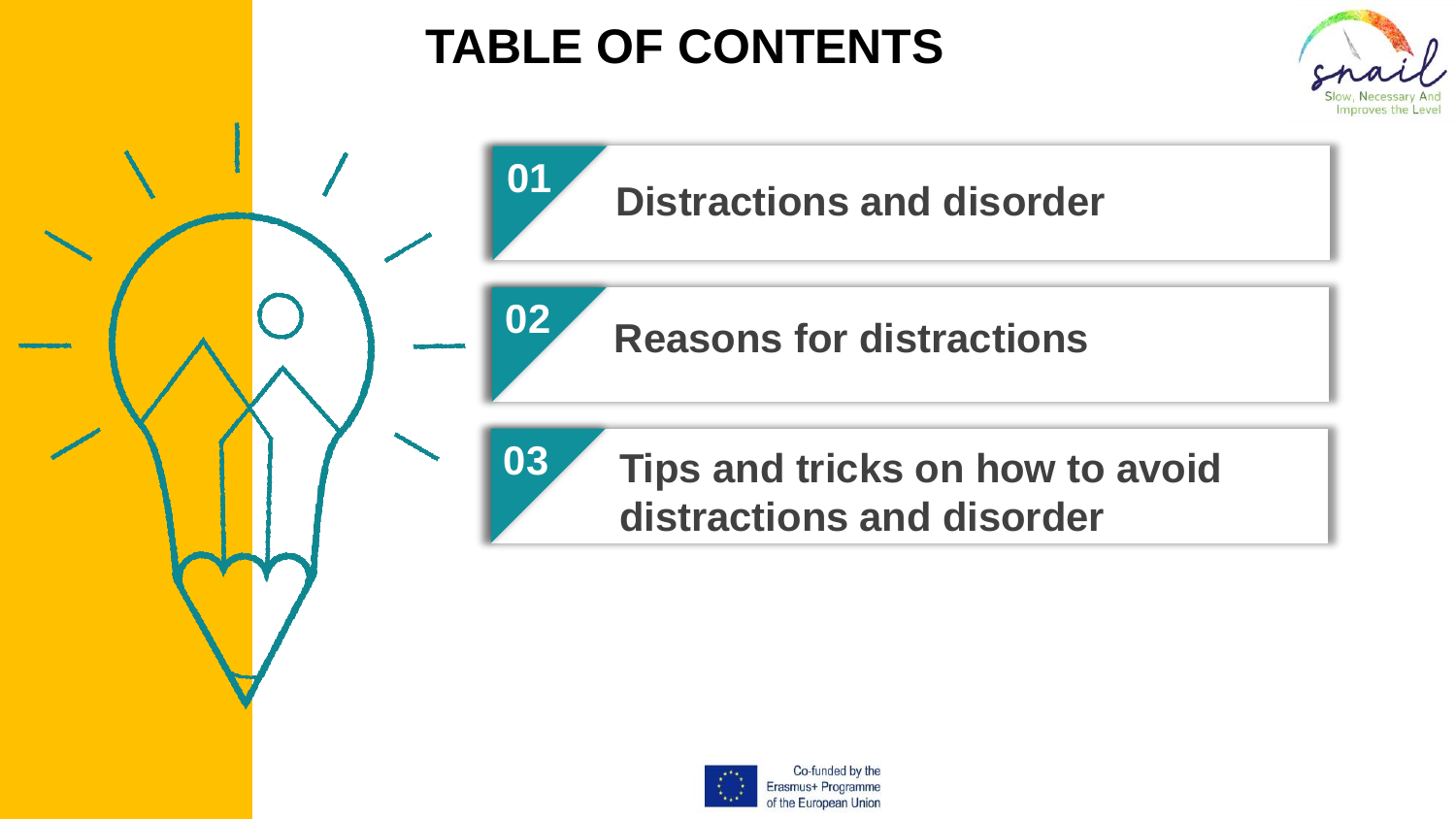

#### **EFFECT**

**Leave trails of**

**Feeling overwhelmed.**

**Work is unsatisfying.**

**Recipe for burnout.**

# **Distractions and disorder**

Distractions at workplace often lead to feeling of exhaustion and it may evolve into a habit – **when we are not distracted by someone else, we distract ourselves**.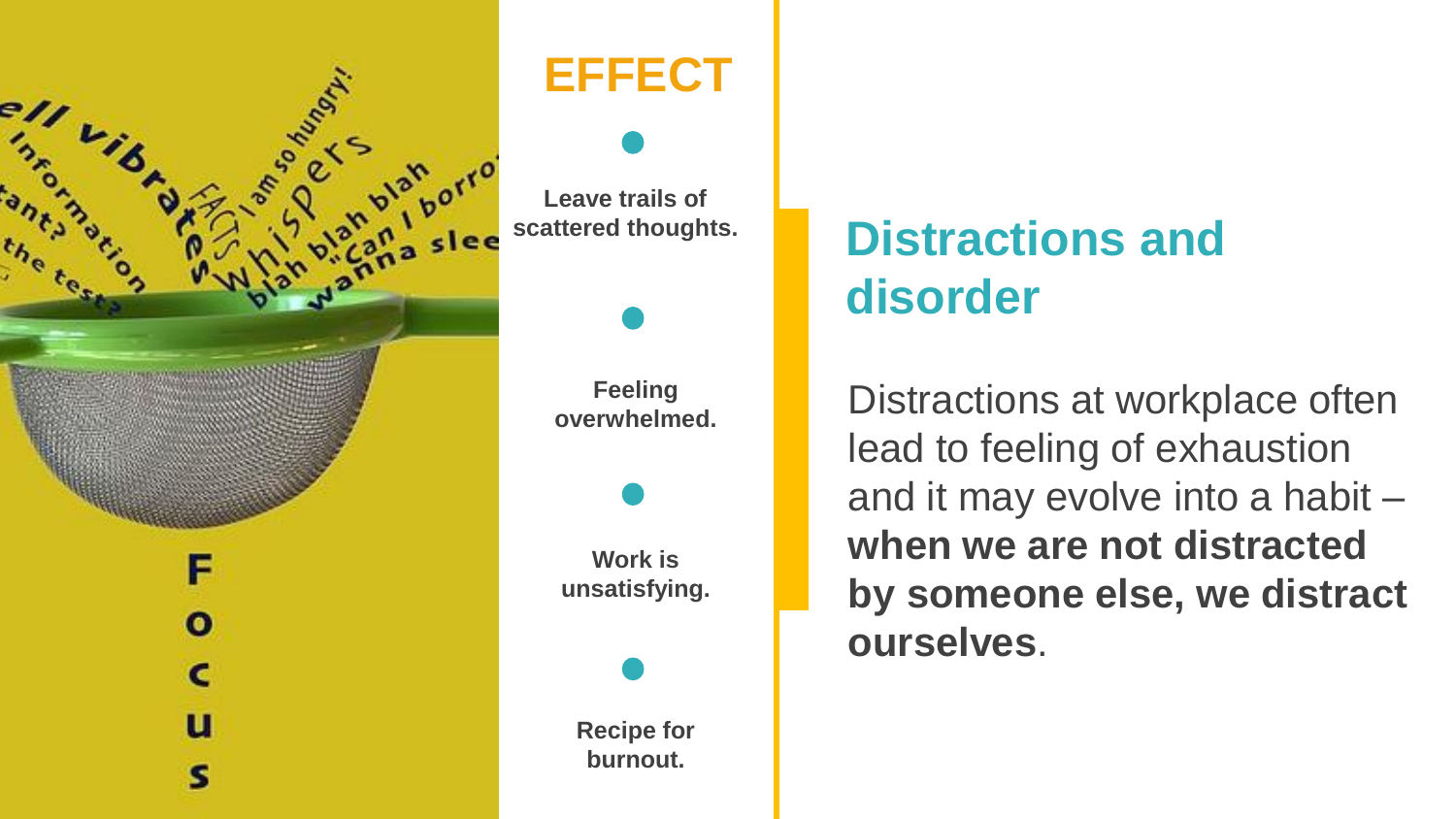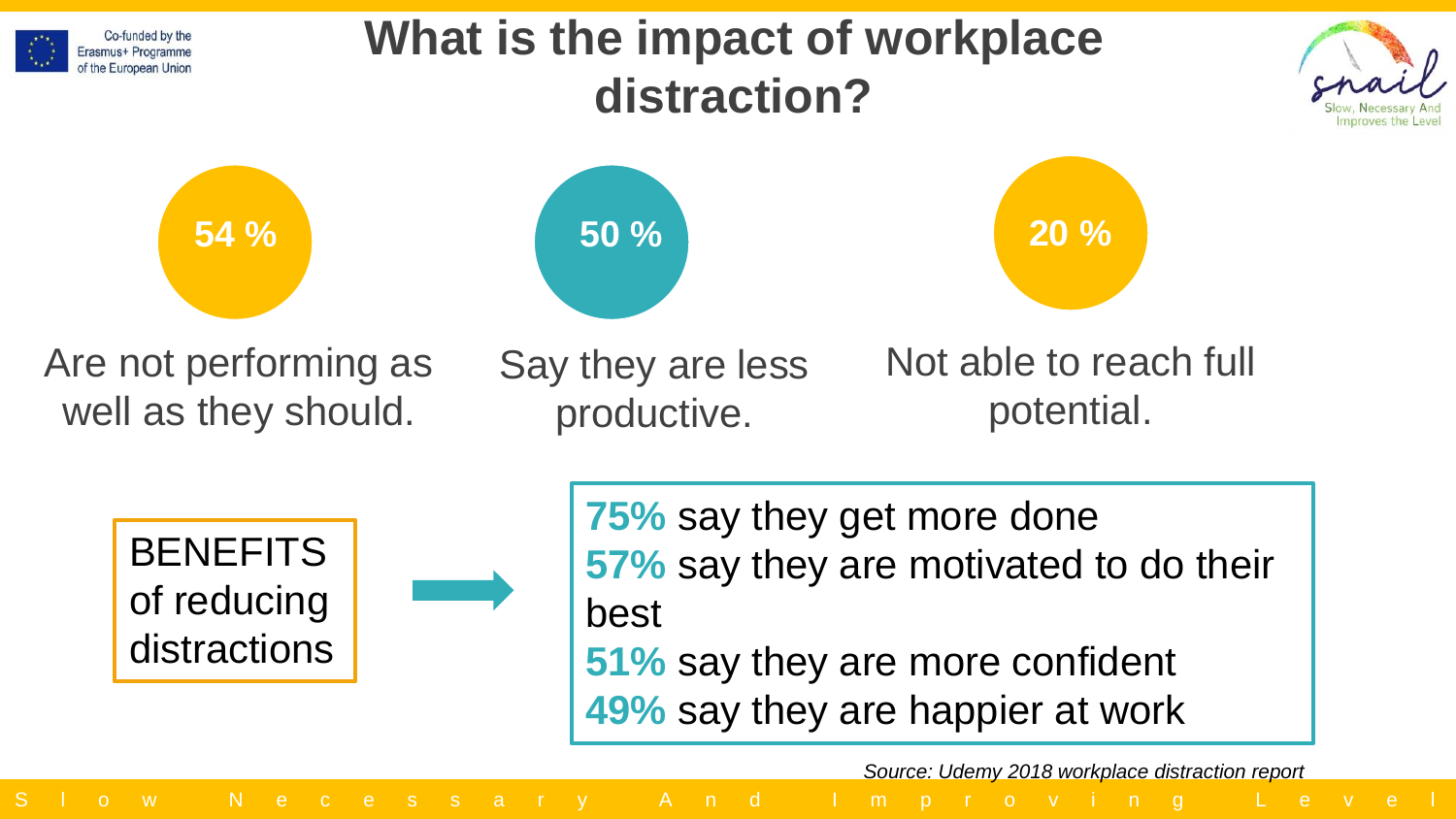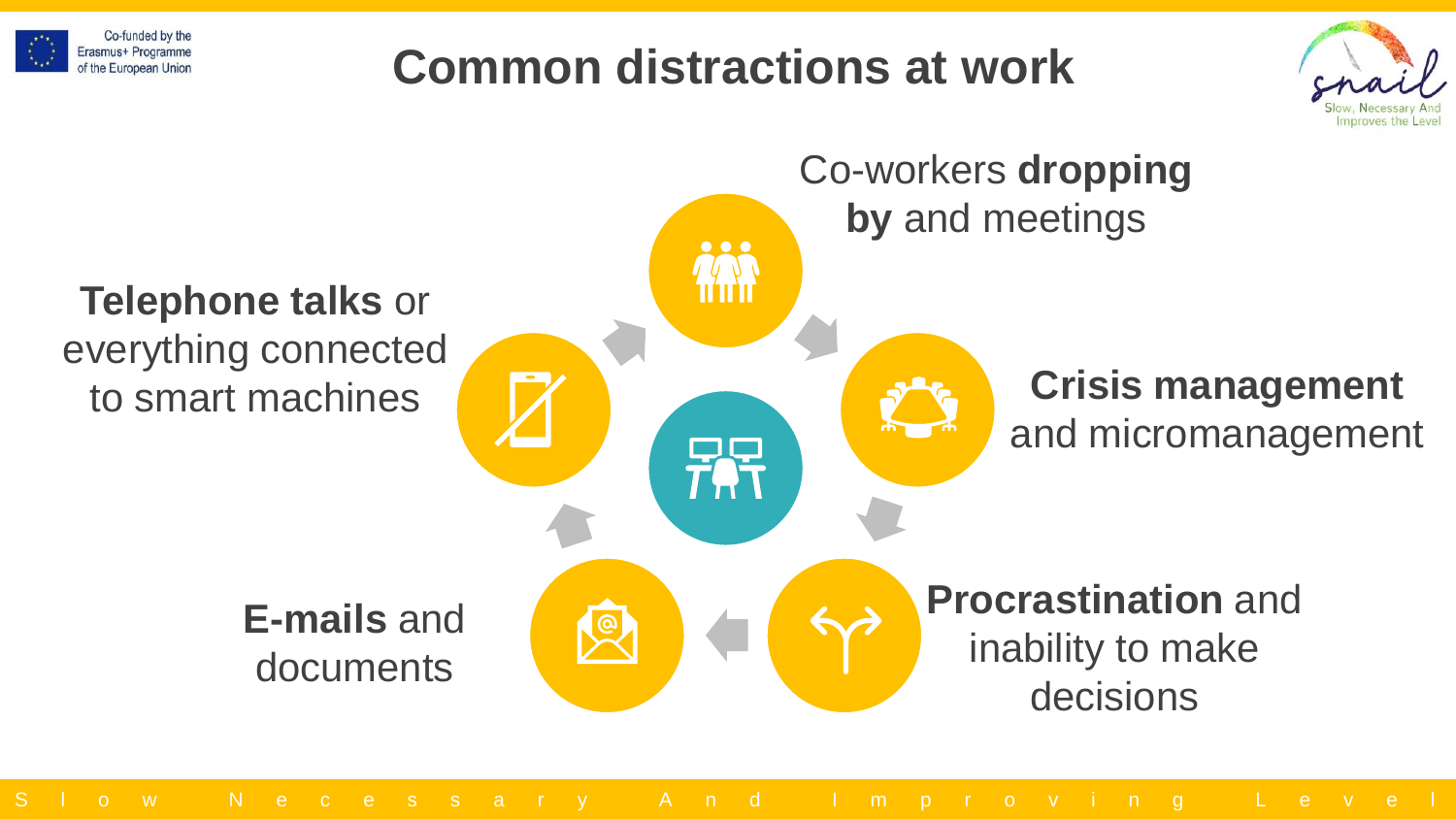#### **Telephone distractions**

In the last decade, the number of smart machines and apps enabling calls free of charge has **consequently increased** the number of calls and prolonged the time spent talking during office hours.

In the next slide, you will get some **tips on how to resist phone calls** and how to avoid distracting other co-workers.

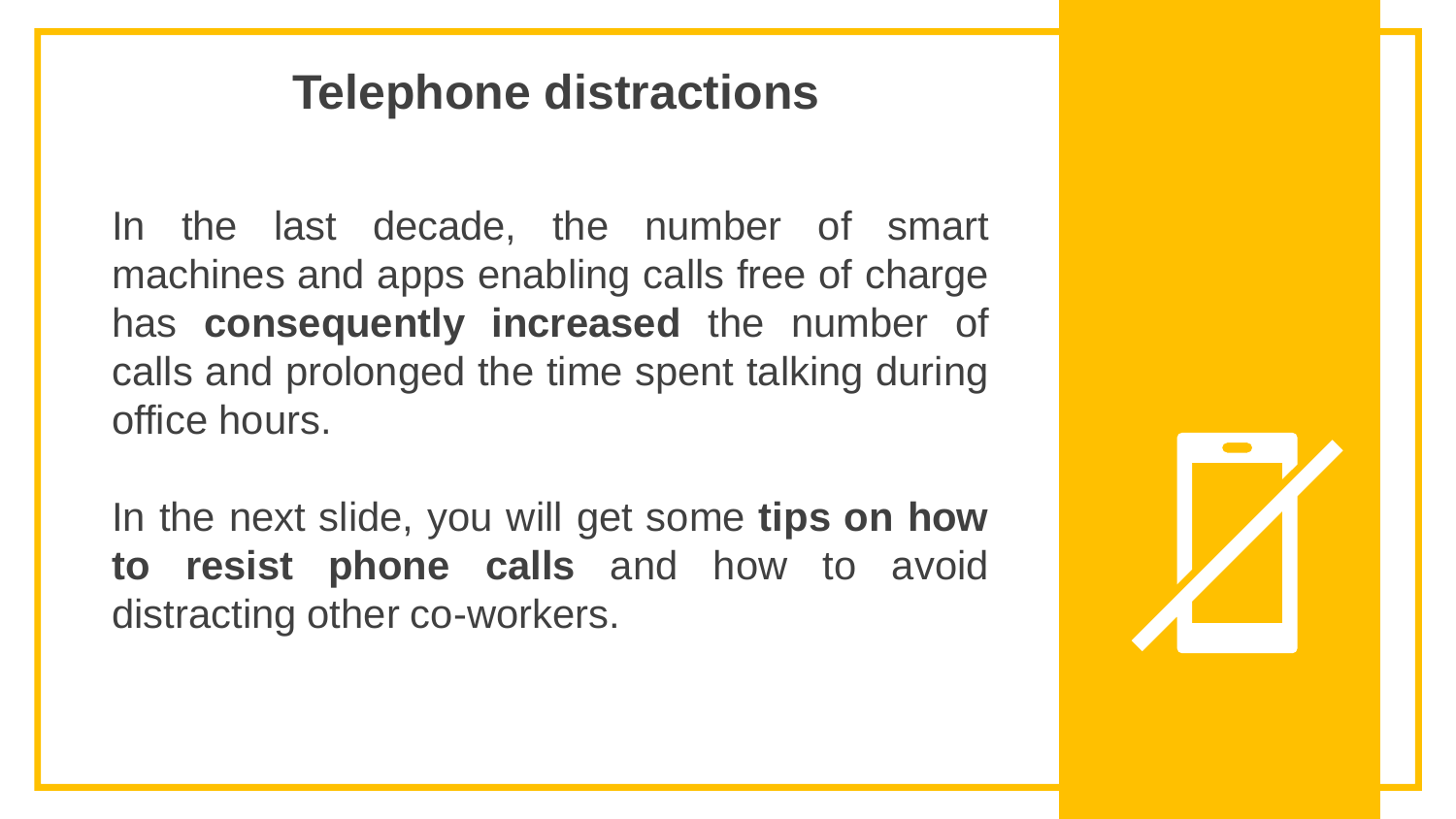



Hold telephone calls and **make all calls at once.** This will double the effect.

#### Make the majority of work-related phone calls **when driving** if it is safe.

Channel requests to your **preferred platform** (only one is suggested).

Plan ahead and **prepare yourself** for a telephone talk as you would for a meeting.

**Note carefully** all information agreed on during the call as this will **facilitate further** work.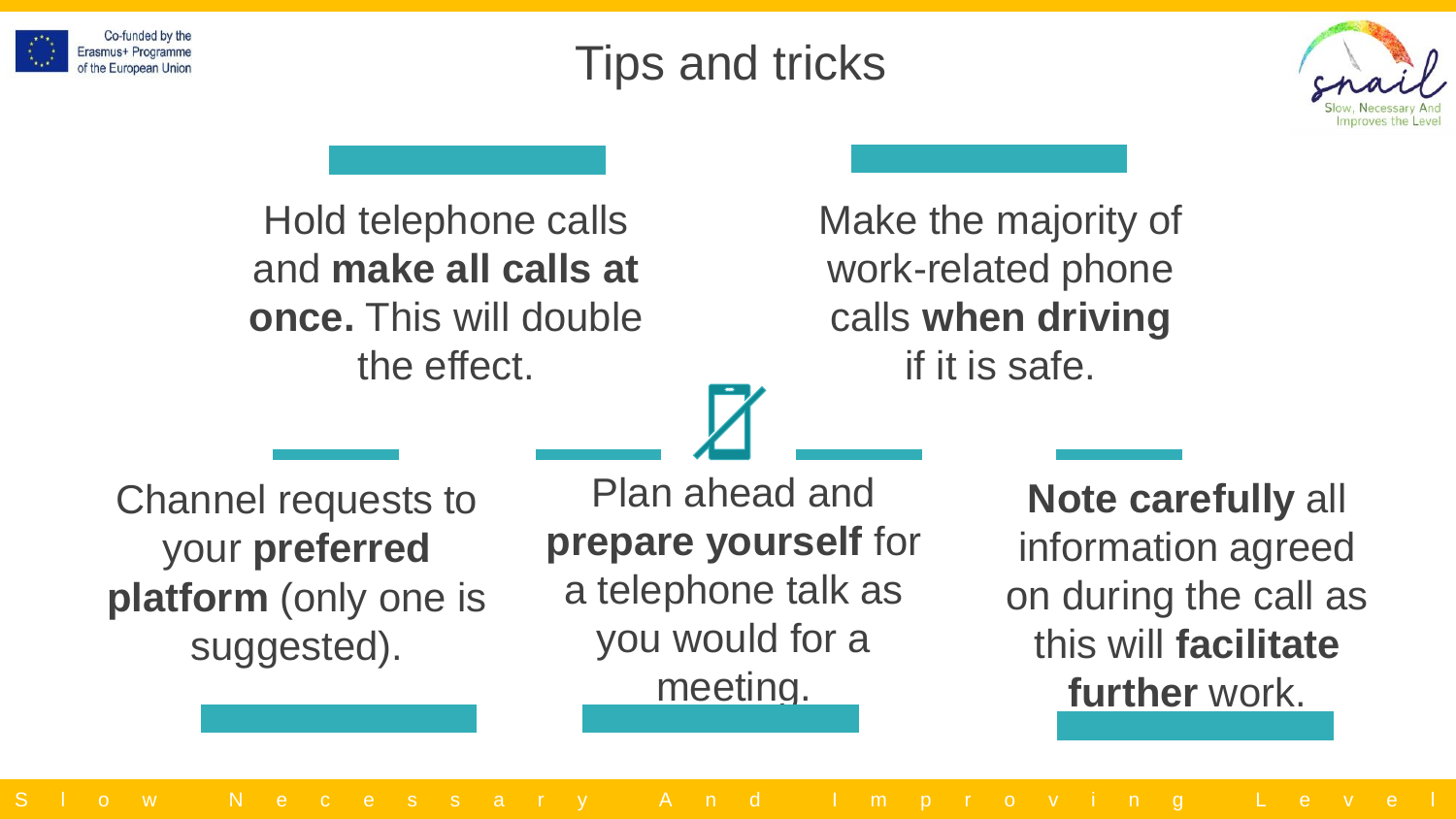#### **Unwanted visitors**

Often, there are **co-workers dropping by** and start talking to us when we are deep into our work. This not only distracts us, but negatively impacts our focus and attention.

In the next slide, you will get some tips on which techniques to use in order to **increase your productivity.**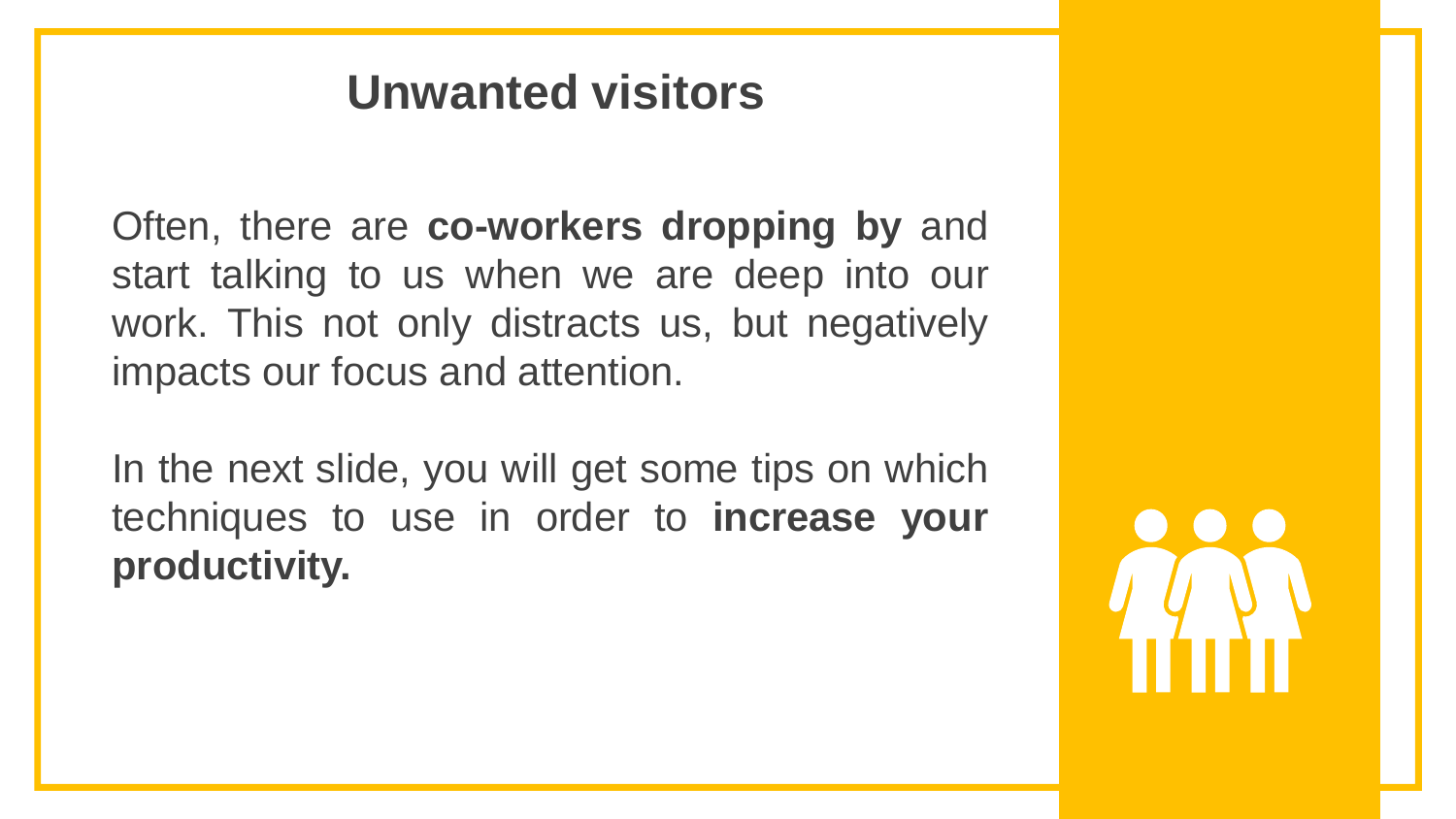



Set a time when you **do not want to be disturbed.** Turn off devices.

When someone unexpectedly arrives at the office, we get up **and we escort**  them to the door.

**Schedule a time slot** of your availability for your business partners and co-workers.

Practice **asynchronous communication** to offer more time for decisionmaking.

Do not be **unexpected visitors**  to others. Always ask if it is the right time for a visit.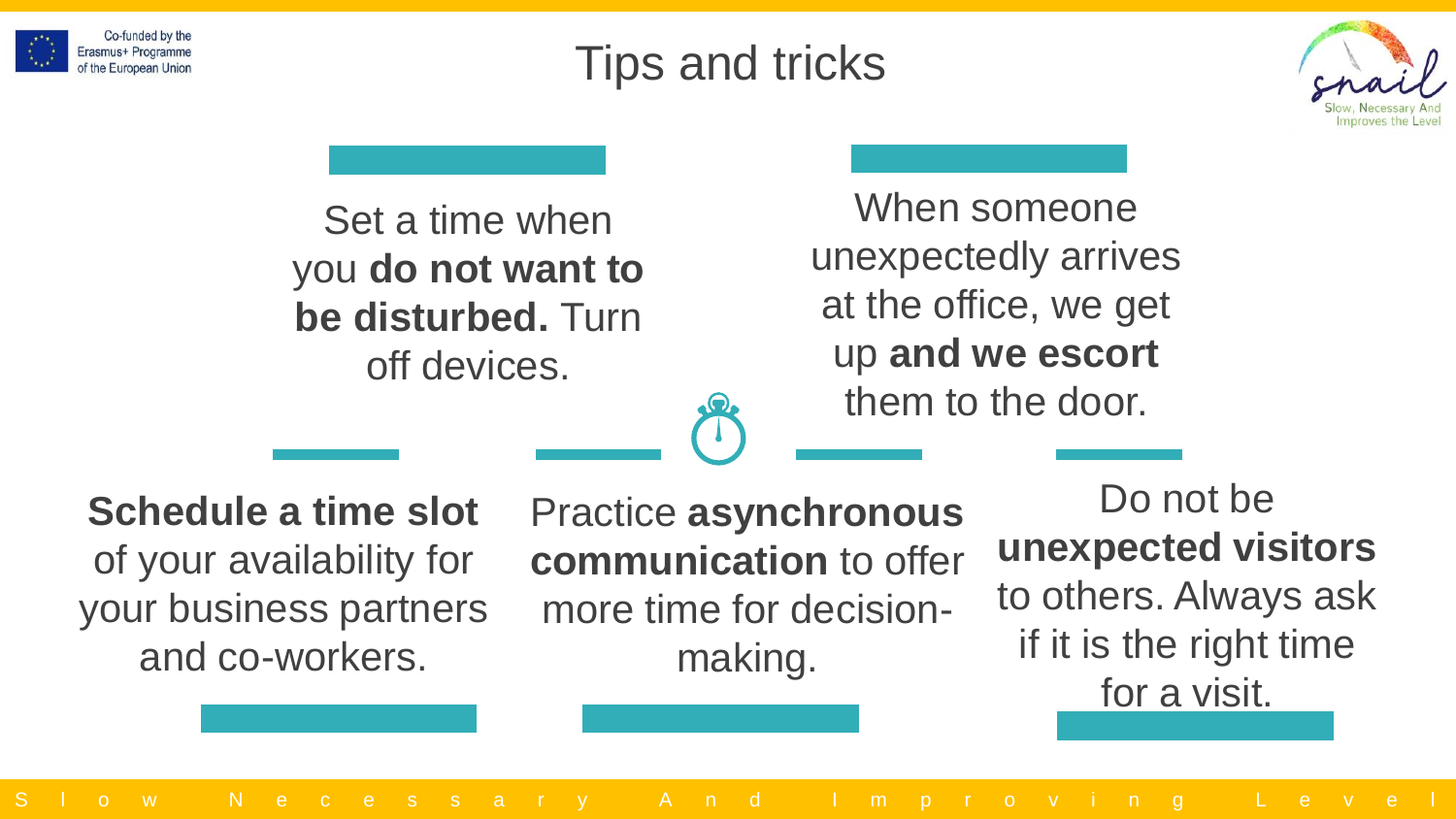#### **Meetings**

As much as **50%** of working time is spent in meetings, either group meetings or one-on-one meetings. According to estimations, at least **50%** of this time is wasted. This means that as much as **25%** of all working time is lost in meetings of one kind or another.

In the next slide, you will get some tips on which techniques to use in order to **increase your productivity in meetings.**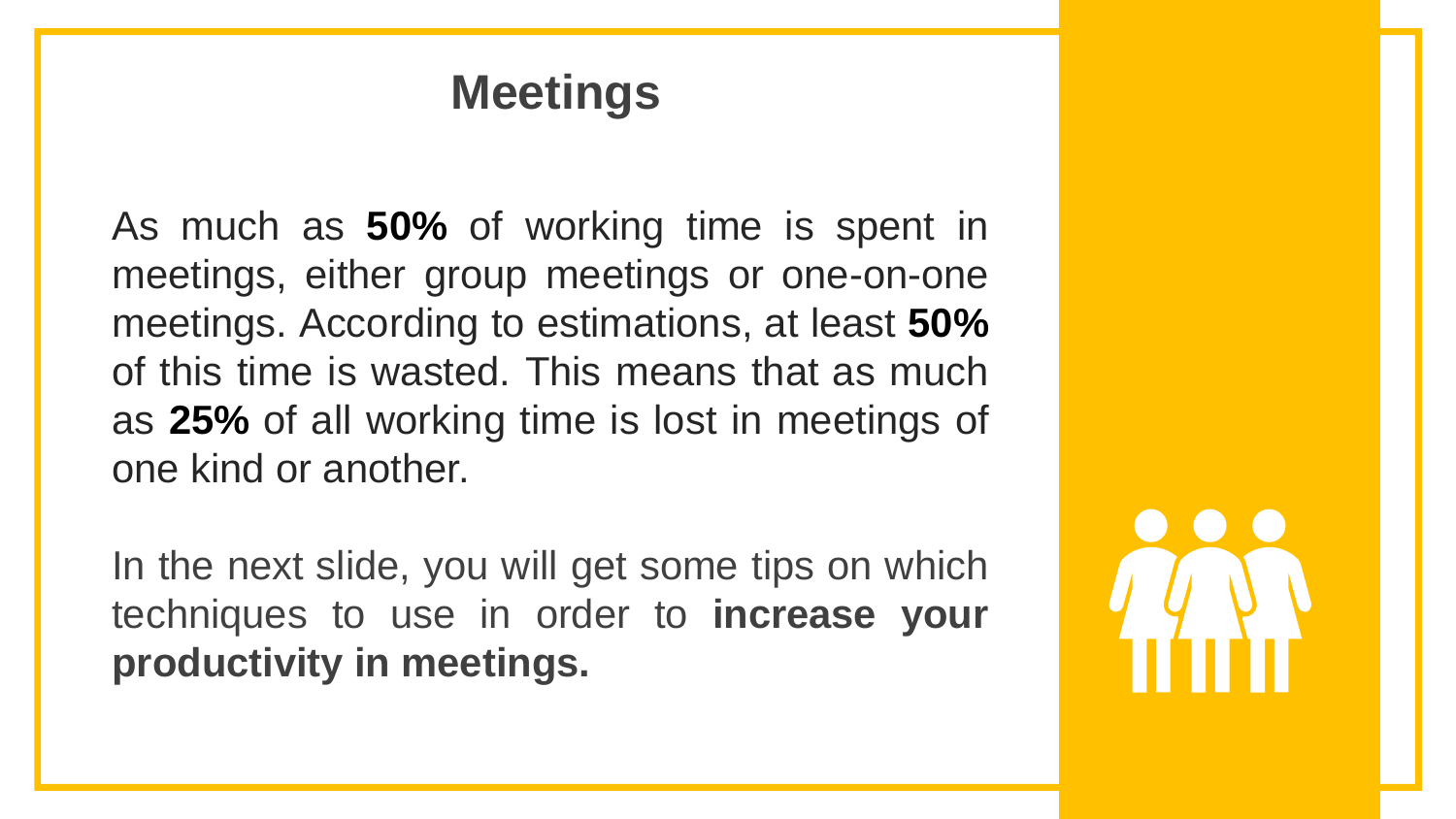



Is the **meeting necessary**? Try to have a conference call or speak to people individually instead.

Write an agenda and circulate it **at least 24**  hours before the meeting to allow **preparation** time.

**Start and stop on time.** Do not wait for those who come late or do not allow them in.

Cover the **important items first.** Follow the Pareto principle<sup>1</sup>. Make **summary** after each item covered.

**Assign responsibility** and **write minutes**. Circulate them within the next 24 hours.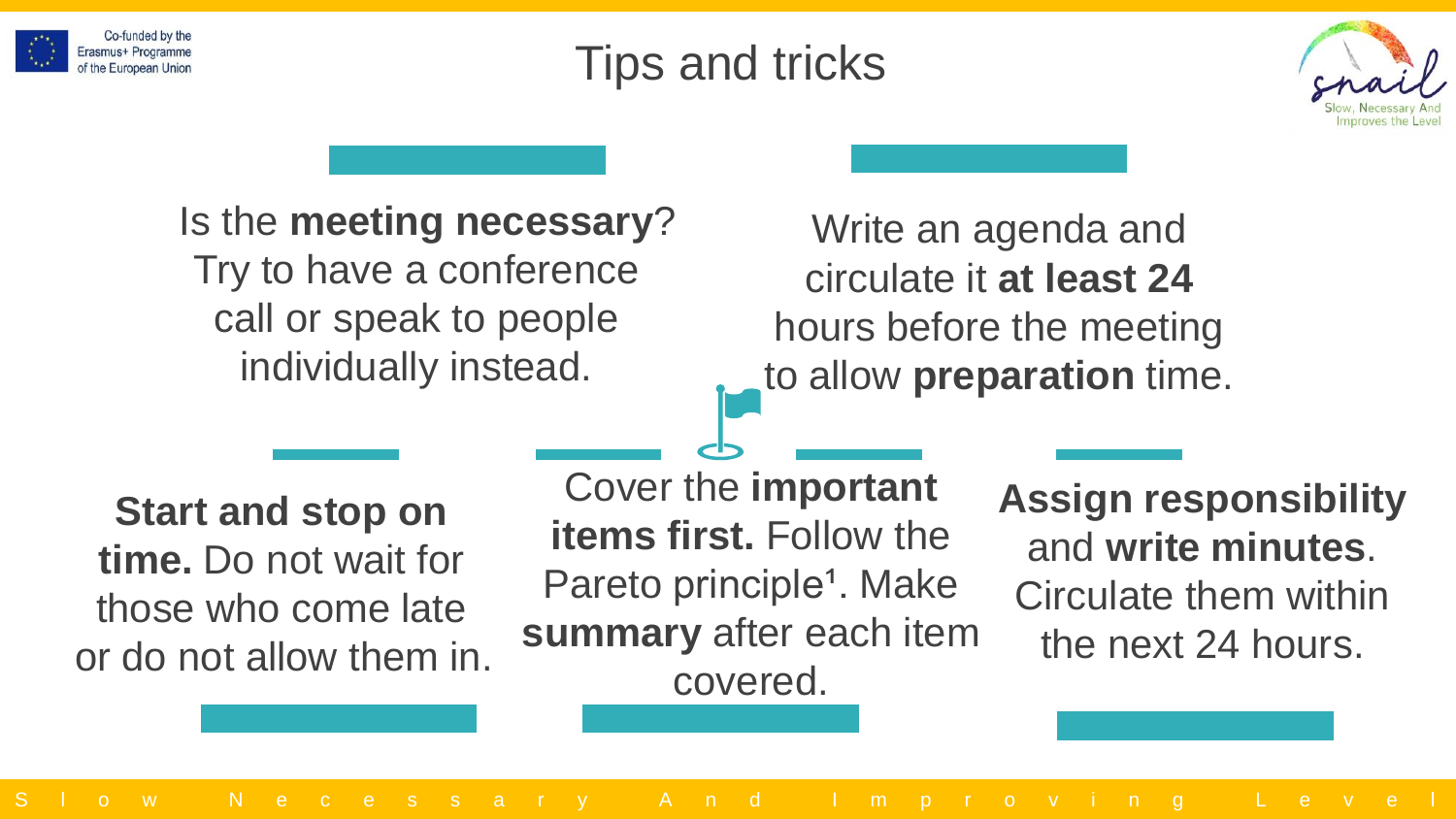#### **Procrastination**

It is a habit of **unnecessarily postponing** or delaying an important work-related task. It may restrict your potential and negatively impact your career or teamwork, block opportunities, decrease the number of decisions and lead to doubtful reputation.

In the next slide, you will get some tips on which techniques to use in order to **increase your productivity by minizing procrastination.**

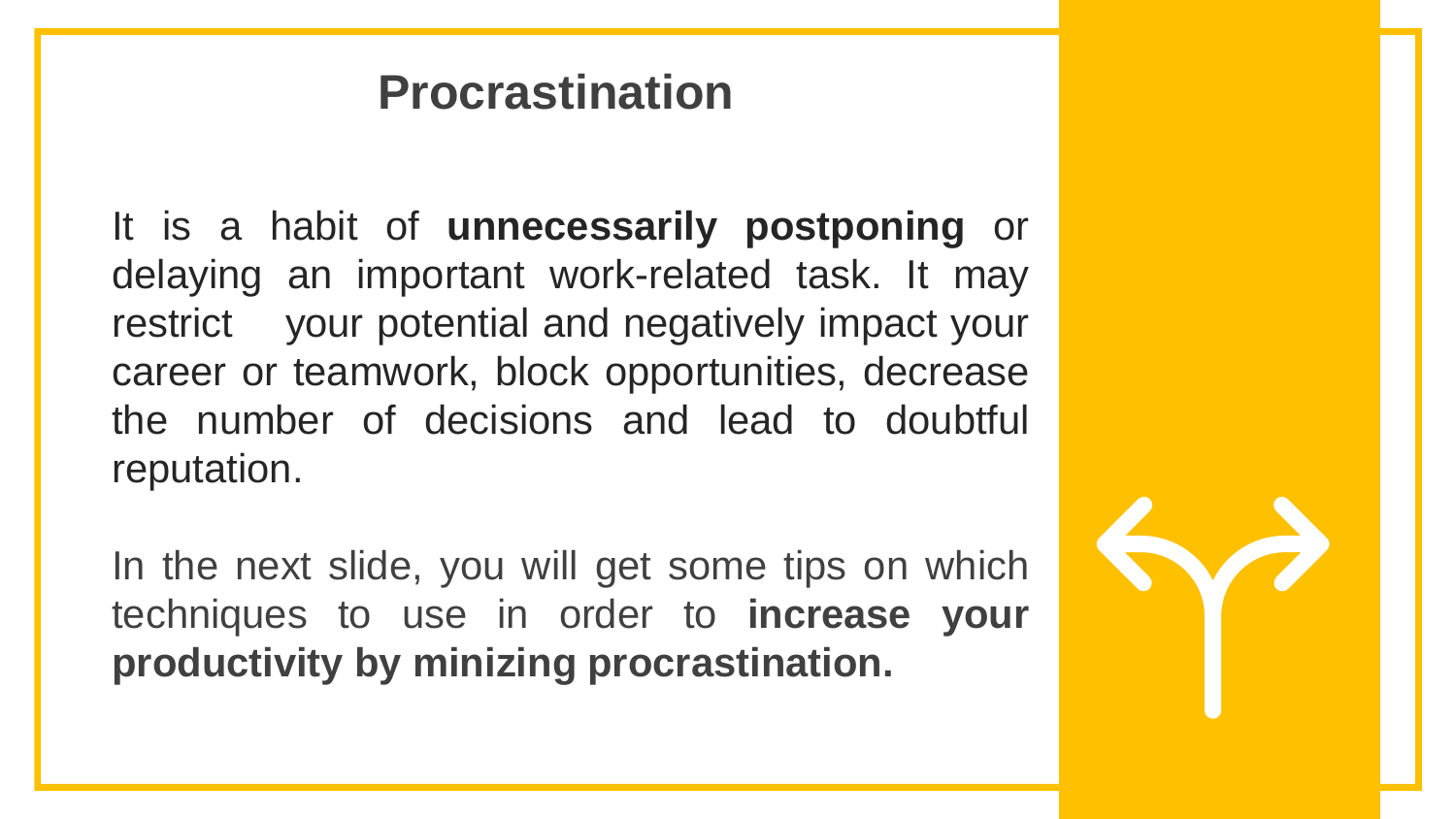



**Try the "Swiss Cheese Technique²".** Sort tasks into smaller pieces and choose a part with a set time (e.g. 5 minutes).

First do the tasks that cause you the most fear or are **most uncomfortable**. Start the day with the **worst task.**

Use the **Pomodoro**  technique<sup>3</sup>. Work on your task for 25-minute long stretches, with 5-minute breaks.

Develop the ability to **complete the task** and maintain a fast work pace.

**Write down the benefits** you will get from completing the task on time. This will **motivate** you.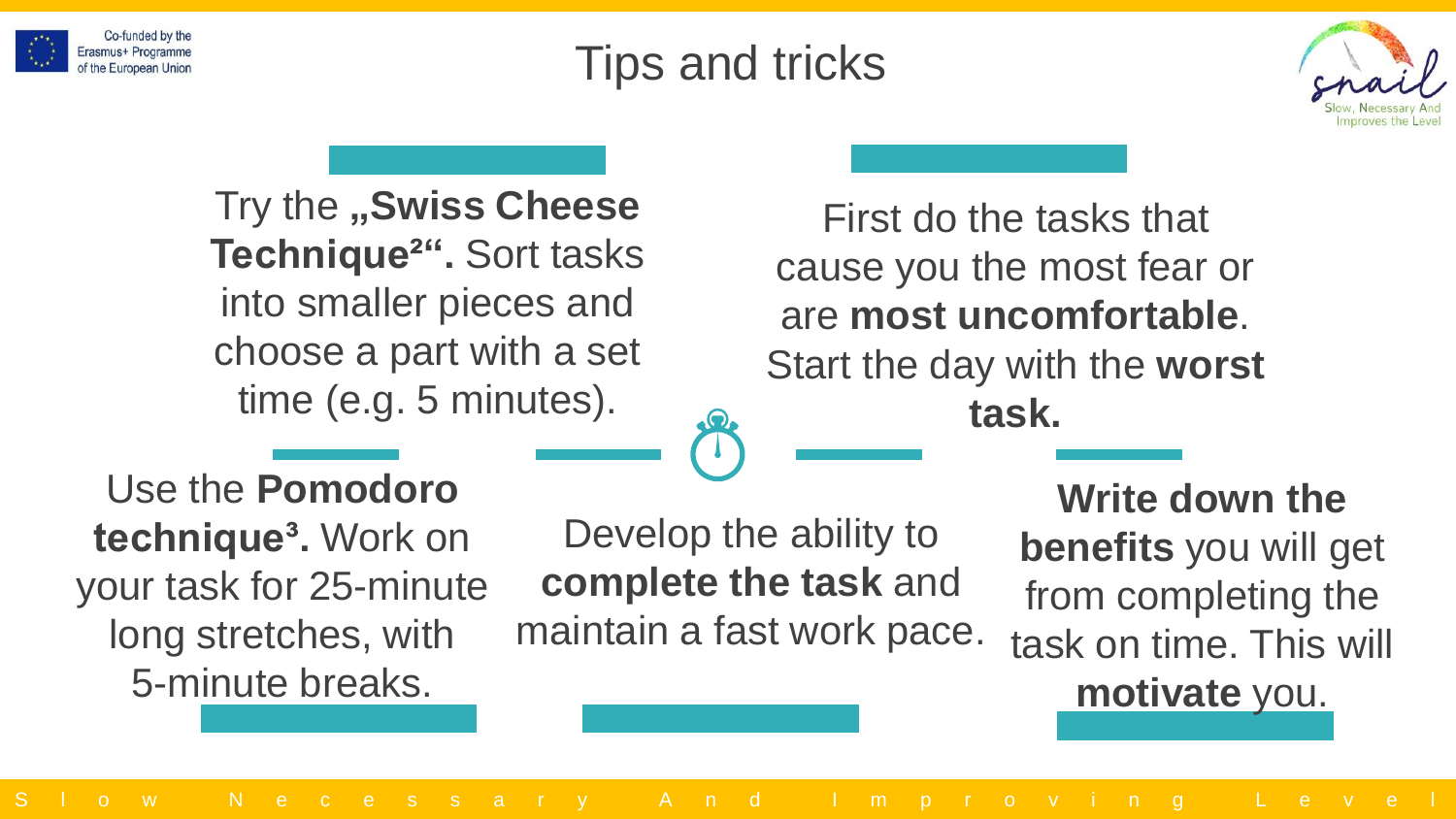#### **Inability to make decisions**

When making decisions, we should follow one basic rule:

• **80% of decisions are supposed to be made as soon as they appear, only 15% later**, and 5% of decisions are never to be made.

In the next slide, you will get some tips on which techniques to use in order to increase your productivity by **improving your ability to make decisions.**

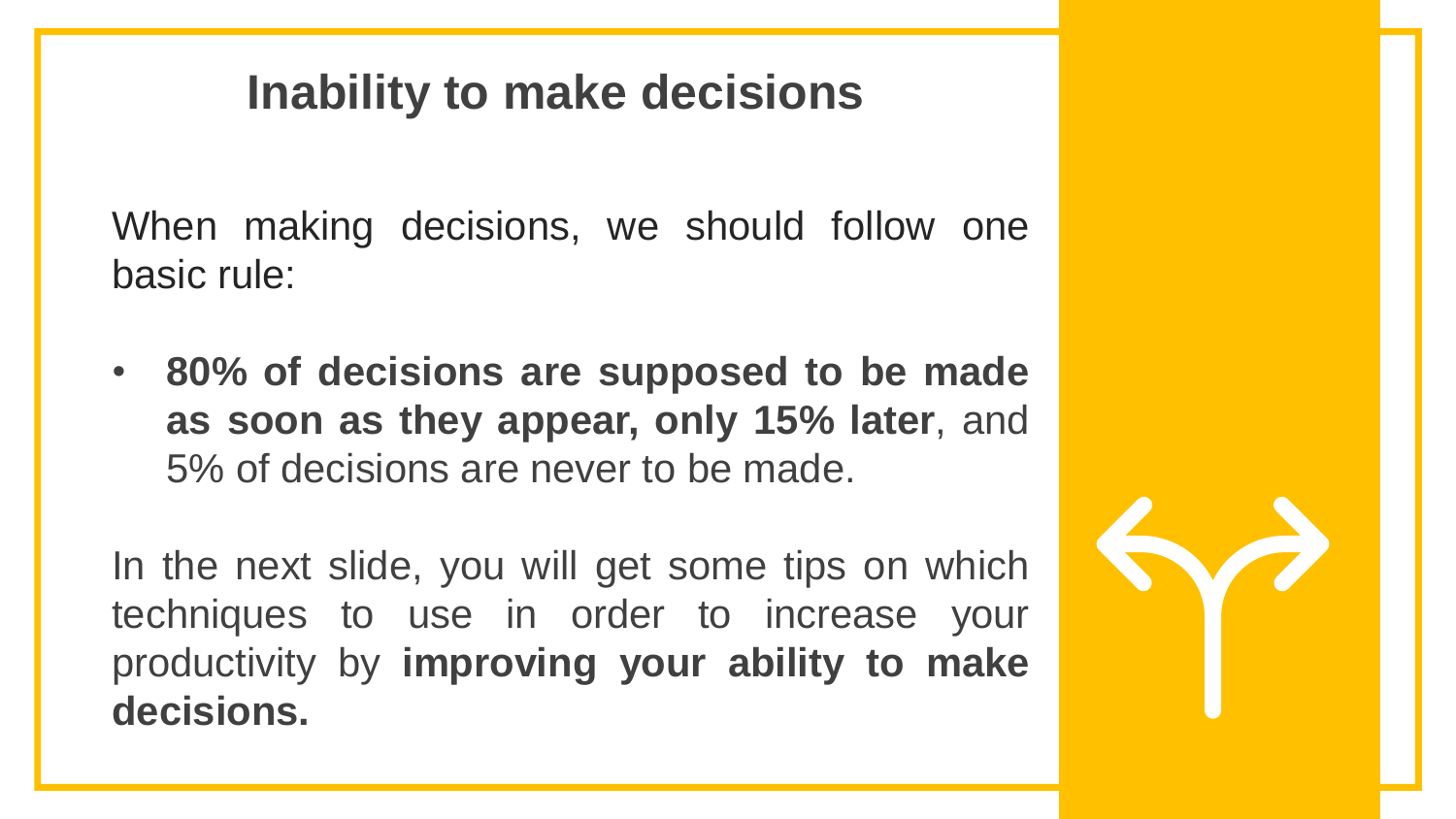



Whenever possible, **delegate tasks** to others. This allows you to save time and focus on more important tasks.

If you are unable to make decisions immediately, it is very important to **set a deadline** when a decision should be made.

Decision-making requires courage. Often it is **better to make a decision** than to not make it at all.

**Investigate the situation** and **avoid perfectionism**. Try the Vroom-Yetton decision model.

Try the "Six thinking hats<sup>4"</sup> *technique to* boost the productivity of thinking.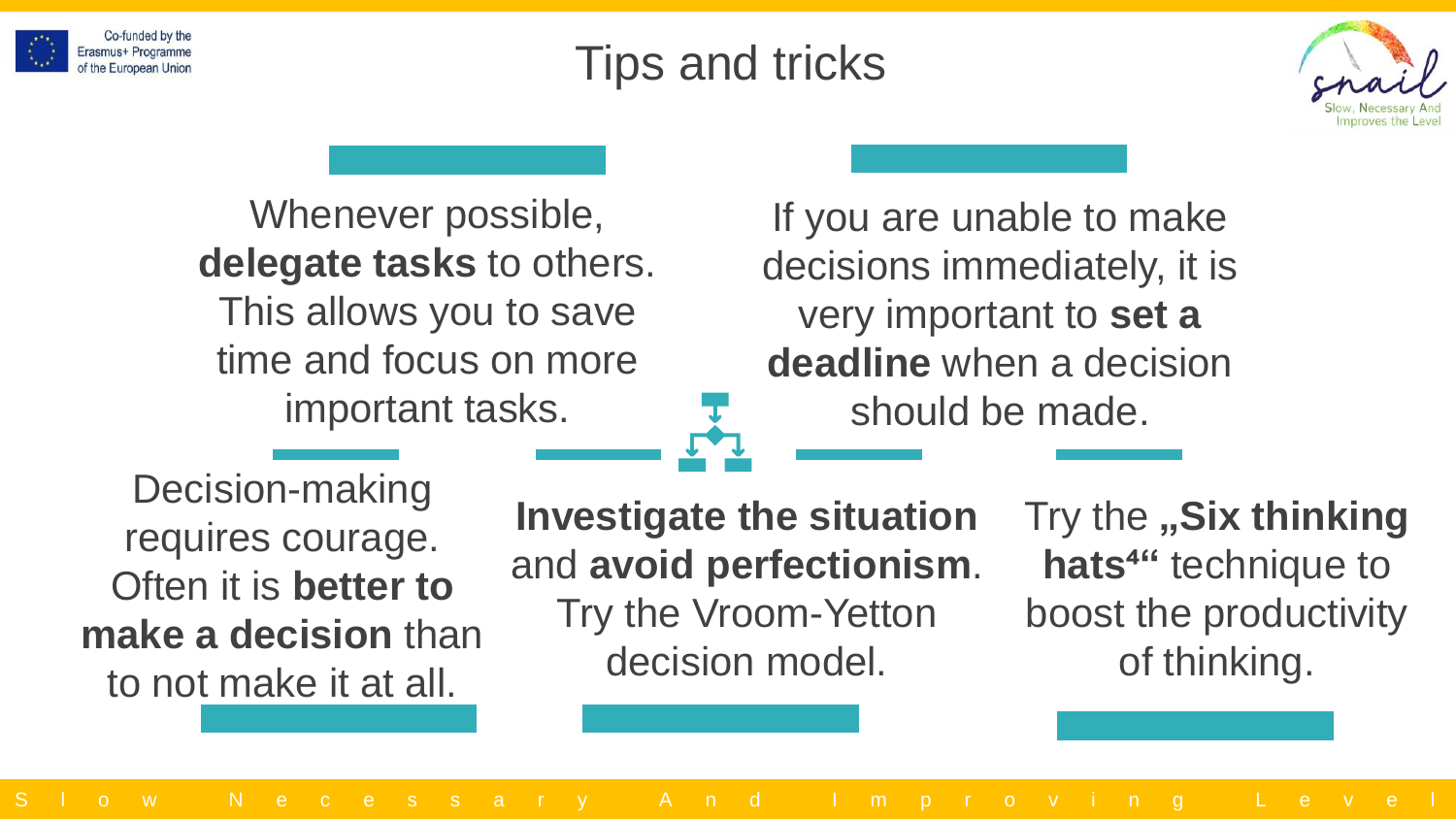#### **Documents and e-mails**

E-mails and documents can sometimes be a big w aste of time. When answering e-mails, try to follow this rule by David Allen:

• If you can finish your response in two minutes, **send it right away.** If you procrastinate, you end up using more effort to reprocess it.

In the next slide, you will get some tips on which techniques to use in order to **increase your productivity by improving your ability** to better deal with e-mail and documents.

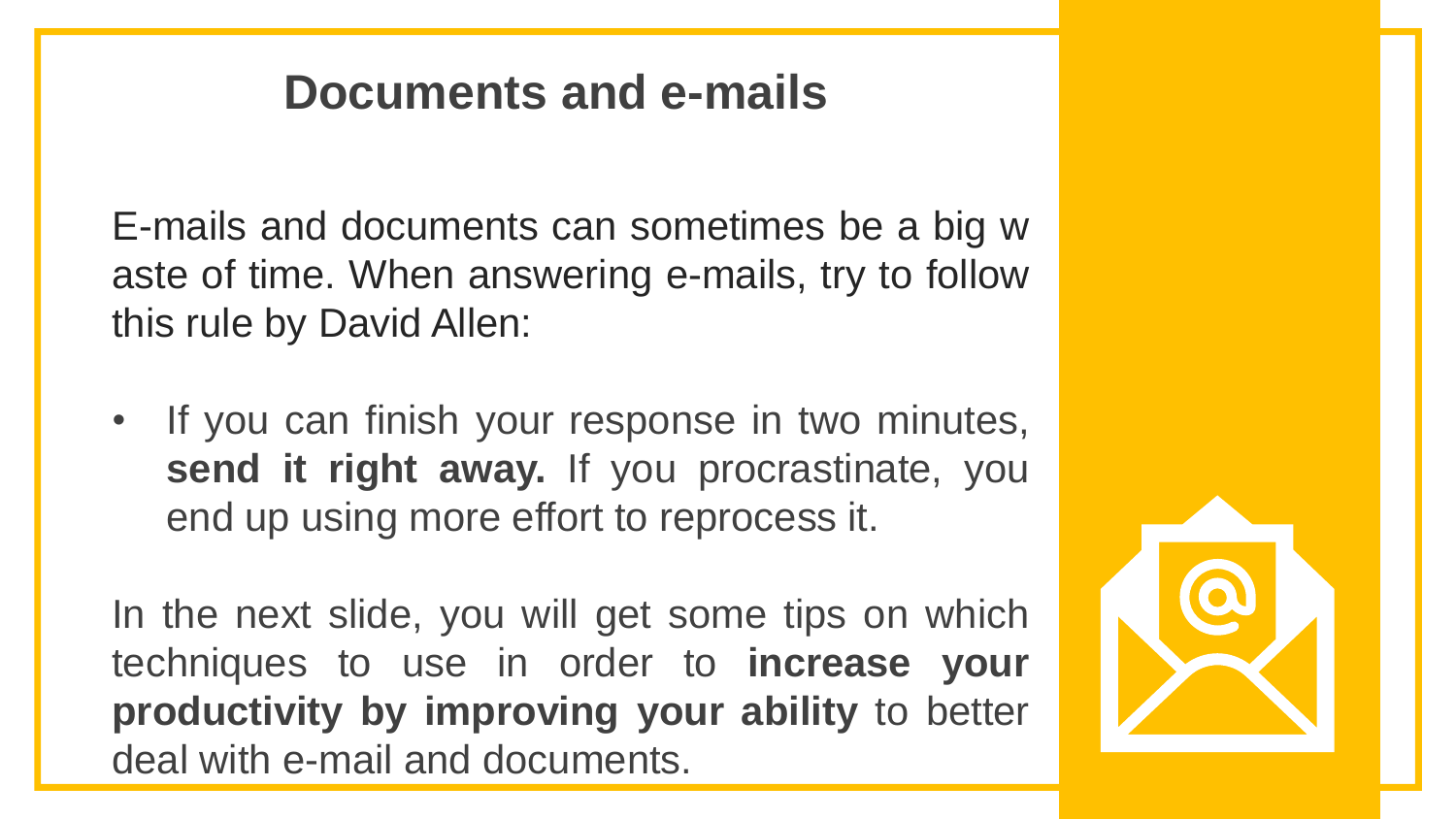



When sorting documents, follow the **Eisenhower matrix<sup>6</sup>** and divide tasks based on **importance and urgency**.

Organize mail using folders like **"Action," "Waiting,"** and **"Archives."**

**Avoid looking at emails** first thing in **the morning.** It is best to focus on the hardest tasks in the morning.

**Turn off e-mail notifications,** while working on the computer. Notifications cause **distractions.**

**Discard unuseful documents**. Save only those you aim to read or need for further work.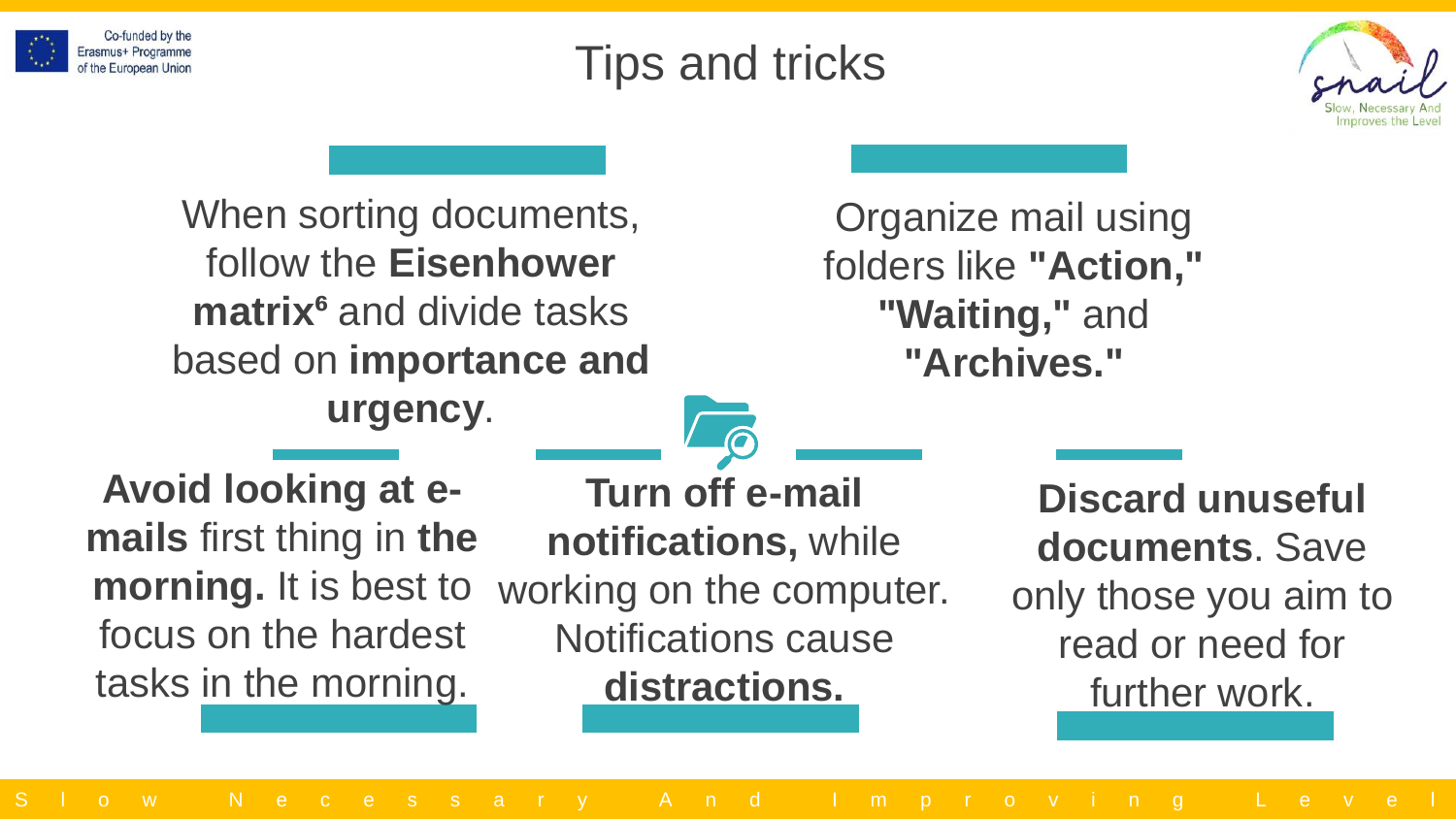

#### Getting e-mails under control<sup>7</sup>



Use the **DELETE** key! Deleting everything we do not need is crucial to managing the flood of e-mails.



**Complete the >2 minutes ones!** If you can answer an e-mail in less than two minutes, do it right away.

#### **FILE!**

When in doubt, keep it. Use list by topic, theme, or person.



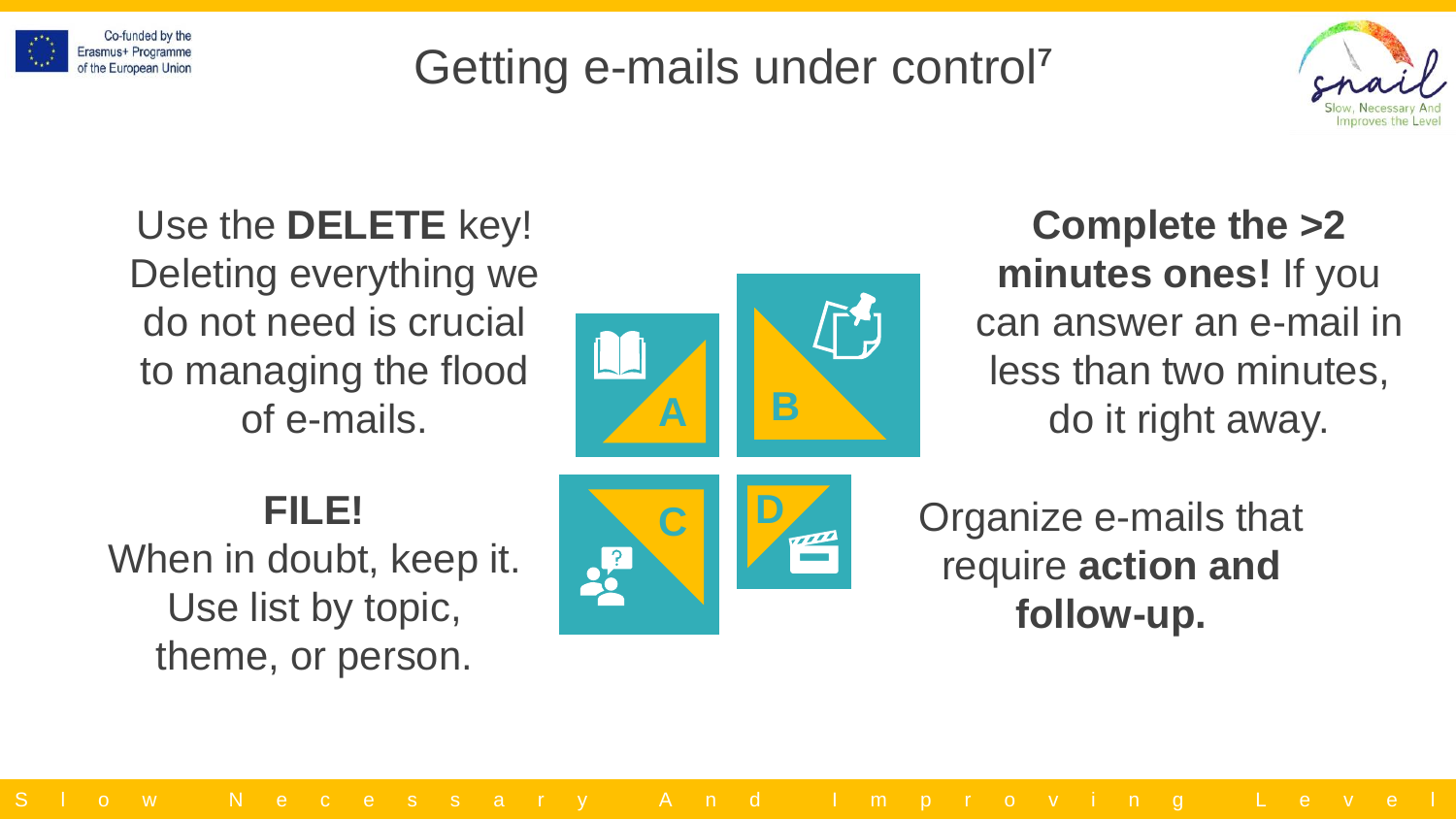

#### Sources of reference



Allen D. (2008). Getting Email Under Control. Getting Things Done. Retrieved from https://gettingthingsdone.com/wp-c [ontent/uploads/2014/10/GettingEmail.pdf](https://gettingthingsdone.com/wp-content/uploads/2014/10/GettingEmail.pdf)

Glaveski S. (2019). 10 Quick tips for avoiding distractions at work. Harvard Business Review. Retrieved from https://hb [r.org/2019/12/10-quick-tips-for-avoiding-distractions-at-work](https://hbr.org/2019/12/10-quick-tips-for-avoiding-distractions-at-work)

Raspor A., Nežič M. (2019). Upravljanje organizacije in vodenje sodelavcev. Retrieved from https://www.researchgate. [net/profile/Andrej-Raspor/publication/338655836\\_UPRAVLJANJE\\_ORGANIZACIJE\\_IN\\_VODENJE\\_SODELAVCEV/li](https://www.researchgate.net/profile/Andrej-Raspor/publication/338655836_UPRAVLJANJE_ORGANIZACIJE_IN_VODENJE_SODELAVCEV/links/5e21c143458515ba208fa0d8/UPRAVLJANJE-ORGANIZACIJE-IN-VODENJE-SODELAVCEV.pdf) nks/5e21c143458515ba208fa0d8/UPRAVLJANJE-ORGANIZACIJE-IN-VODENJE-SODELAVCEV.pdf

Sykes R. (2011). Interruptions at workplace: A case study to reduce their effects. Sheridan College. International Jour nal of Information Management

Tracy B. 7 Ways to make meetings more efficient. Retrieved from [https://www.briantracy.com/blog/general/7-ways-to](https://www.briantracy.com/blog/general/7-ways-to-make-meetings-more-efficient/)make-meetings-more-efficient/

Workplace procrastination. Retrieved from <https://solvingprocrastination.com/workplace-procrastination/>

The Vroom-Yetton Decision Model. Retrieved from [https://www.mindtools.com/pages/article/newTED\\_91.htm](https://www.mindtools.com/pages/article/newTED_91.htm)

Udemy in Depth: 2018 Workplace Distraction Report. Retrieved from [https://research.udemy.com/research\\_report/ude](https://research.udemy.com/research_report/udemy-depth-2018-workplace-distraction-report/) my-depth-2018-workplace-distraction-report/